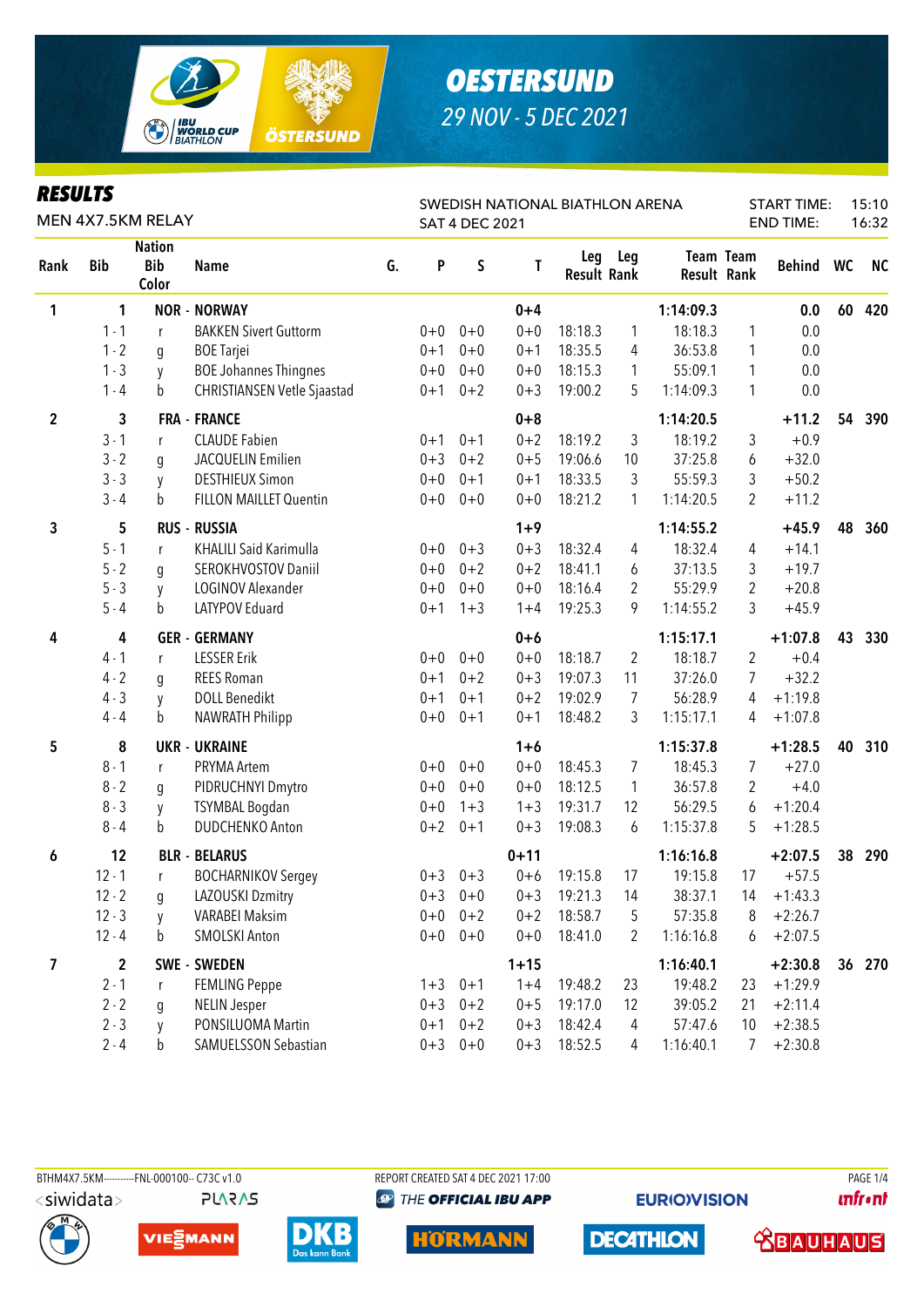

#### *RESULTS*

| reðulið<br>MEN 4X7.5KM RELAY |                                                    |   |                             |    | SWEDISH NATIONAL BIATHLON ARENA<br><b>SAT 4 DEC 2021</b> |             |          |                           |     |                    |                  | <b>START TIME:</b><br>15:10<br><b>END TIME:</b><br>16:32 |                 |           |  |
|------------------------------|----------------------------------------------------|---|-----------------------------|----|----------------------------------------------------------|-------------|----------|---------------------------|-----|--------------------|------------------|----------------------------------------------------------|-----------------|-----------|--|
| Rank                         | <b>Nation</b><br><b>Bib</b><br><b>Bib</b><br>Color |   | <b>Name</b>                 | G. | P                                                        | S           | Τ        | Leg<br><b>Result Rank</b> | Leg | <b>Result Rank</b> | <b>Team Team</b> | Behind WC                                                |                 | <b>NC</b> |  |
| 8                            | 6                                                  |   | <b>ITA - ITALY</b>          |    |                                                          |             | $2 + 13$ |                           |     | 1:16:40.3          |                  | $+2:31.0$                                                | 34              | 250       |  |
|                              | $6 - 1$                                            | r | <b>BORMOLINI Thomas</b>     |    | $0 + 2$                                                  | $0 + 2$     | $0 + 4$  | 18:51.9                   | 10  | 18:51.9            | 10               | $+33.6$                                                  |                 |           |  |
|                              | $6 - 2$                                            | g | <b>GIACOMEL Tommaso</b>     |    | $0 + 1$                                                  | $0 + 0$     | $0 + 1$  | 18:33.1                   | 3   | 37:25.0            | 4                | $+31.2$                                                  |                 |           |  |
|                              | $6 - 3$                                            | y | <b>HOFER Lukas</b>          |    | $0 + 2$                                                  | $0 + 0$     | $0 + 2$  | 19:04.2                   | 8   | 56:29.2            | 5                | $+1:20.1$                                                |                 |           |  |
|                              | $6 - 4$                                            | b | <b>WINDISCH Dominik</b>     |    | $0 + 3$                                                  | $2 + 3$     | $2 + 6$  | 20:11.1                   | 15  | 1:16:40.3          | 8                | $+2:31.0$                                                |                 |           |  |
| 9                            | 13                                                 |   | SUI - SWITZERLAND           |    |                                                          |             | $0 + 9$  |                           |     | 1:17:10.9          |                  | $+3:01.6$                                                | 32 <sup>2</sup> | 230       |  |
|                              | $13 - 1$                                           | r | <b>STALDER Sebastian</b>    |    | $0+0$                                                    | $0 + 1$     | $0 + 1$  | 18:45.7                   | 8   | 18:45.7            | 8                | $+27.4$                                                  |                 |           |  |
|                              | $13 - 2$                                           | g | <b>WEGER Benjamin</b>       |    | $0 + 2$                                                  | $0 + 0$     | $0 + 2$  | 19:02.4                   | 9   | 37:48.1            | 10               | $+54.3$                                                  |                 |           |  |
|                              | $13 - 3$                                           | y | <b>HARTWEG Niklas</b>       |    | $0+0$                                                    | $0 + 2$     | $0 + 2$  | 19:25.7                   | 11  | 57:13.8            | 7                | $+2:04.7$                                                |                 |           |  |
|                              | $13 - 4$                                           | b | <b>BURKHALTER Joscha</b>    |    | $0 + 3$                                                  | $0 + 1$     | $0 + 4$  | 19:57.1                   | 12  | 1:17:10.9          | 9                | $+3:01.6$                                                |                 |           |  |
| 10                           | 21                                                 |   | <b>ROU - ROMANIA</b>        |    |                                                          |             | $0+6$    |                           |     | 1:17:36.2          |                  | $+3:26.9$                                                | 31              | 220       |  |
|                              | $21 - 1$                                           | r | <b>BUTA George</b>          |    | $0+0$                                                    | $0 + 3$     | $0 + 3$  | 19:26.5                   | 19  | 19:26.5            | 19               | $+1:08.2$                                                |                 |           |  |
|                              | $21 - 2$                                           | g | <b>SHAMAEV Dmitrii</b>      |    | $0 + 0$                                                  | $0 + 0$     | $0 + 0$  | 19:21.0                   | 13  | 38:47.5            | 16               | $+1:53.7$                                                |                 |           |  |
|                              | $21 - 3$                                           | y | <b>PUCHIANU Cornel</b>      |    | $0 + 0$                                                  | $0 + 2$     | $0 + 2$  | 19:01.3                   | 6   | 57:48.8            | 11               | $+2:39.7$                                                |                 |           |  |
|                              | $21 - 4$                                           | b | <b>FLORE Raul</b>           |    | $0+0$                                                    | $0 + 1$     | $0 + 1$  | 19:47.4                   | 11  | 1:17:36.2          | 10               | $+3:26.9$                                                |                 |           |  |
| 11                           | 10                                                 |   | <b>CZE - CZECH REPUBLIC</b> |    |                                                          |             | $2 + 13$ |                           |     | 1:18:11.2          |                  | $+4:01.9$                                                |                 | 30 210    |  |
|                              | $10 - 1$                                           | r | <b>KRCMAR Michal</b>        |    | $0 + 1$                                                  | $0 + 0$     | $0 + 1$  | 18:33.2                   | 5   | 18:33.2            | 5                | $+14.9$                                                  |                 |           |  |
|                              | $10 - 2$                                           | g | STVRTECKY Jakub             |    | $0 + 1$                                                  | $1 + 3$     | $1 + 4$  | 19:58.9                   | 21  | 38:32.1            | 13               | $+1:38.3$                                                |                 |           |  |
|                              | $10 - 3$                                           | y | VACLAVIK Adam               |    | $0 + 2$                                                  | $1 + 3$     | $1 + 5$  | 20:20.9                   | 15  | 58:53.0            | 16               | $+3:43.9$                                                |                 |           |  |
|                              | $10 - 4$                                           | b | <b>KARLIK Mikulas</b>       |    | $0 + 2$                                                  | $0 + 1$     | $0 + 3$  | 19:18.2                   | 7   | 1:18:11.2          | 11               | $+4:01.9$                                                |                 |           |  |
| 12                           | 15                                                 |   | <b>USA - UNITED STATES</b>  |    |                                                          |             | $2 + 12$ |                           |     | 1:18:16.6          |                  | $+4:07.3$                                                | 29              | 200       |  |
|                              | $15 - 1$                                           | r | <b>DOHERTY Sean</b>         |    | $0+0$                                                    | $1 + 3$     | $1 + 3$  | 19:16.6                   | 18  | 19:16.6            | 18               | $+58.3$                                                  |                 |           |  |
|                              | $15 - 2$                                           | g | <b>SCHOMMER Paul</b>        |    | $0 + 3$                                                  | $0 + 1$     | $0 + 4$  | 19:24.0                   | 15  | 38:40.6            | 15               | $+1:46.8$                                                |                 |           |  |
|                              | $15 - 3$                                           | y | <b>BROWN Jake</b>           |    | $0 + 1$                                                  | $1 + 3$     | $1 + 4$  | 20:12.6                   | 14  | 58:53.2            | 17               | $+3:44.1$                                                |                 |           |  |
|                              | $15 - 4$                                           | b | NORDGREN Leif               |    | $0 + 1$                                                  | $0 + 0$     | $0 + 1$  | 19:23.4                   | 8   | 1:18:16.6          | 12               | $+4:07.3$                                                |                 |           |  |
| 13                           | 11                                                 |   | <b>FIN - FINLAND</b>        |    |                                                          |             | $1 + 14$ |                           |     | 1:18:26.4          |                  | $+4:17.1$                                                |                 | 28 190    |  |
|                              | $11 - 1$                                           | r | <b>HARJULA Tuomas</b>       |    |                                                          | $0+0$ $0+3$ | $0 + 3$  | 18:58.8                   | 11  | 18:58.8            | 11               | $+40.5$                                                  |                 |           |  |
|                              | $11 - 2$                                           | g | SEPPALA Tero                |    |                                                          | $0+2$ $0+1$ | $0 + 3$  | 18:58.2                   | 8   | 37:57.0            | 11               | $+1:03.2$                                                |                 |           |  |
|                              | $11 - 3$                                           | y | LAITINEN Heikki             |    | $0 + 1$                                                  | $1 + 3$     | $1 + 4$  | 20:46.2                   | 21  | 58:43.2            | 15               | $+3:34.1$                                                |                 |           |  |
|                              | $11 - 4$                                           | b | HIIDENSALO Olli             |    |                                                          | $0+2$ $0+2$ | $0 + 4$  | 19:43.2                   | 10  | 1:18:26.4          | 13               | $+4:17.1$                                                |                 |           |  |
| 14                           | 18                                                 |   | LTU - LITHUANIA             |    |                                                          |             | $1 + 13$ |                           |     | 1:18:36.9          |                  | $+4:27.6$                                                | 27              | 180       |  |
|                              | $18 - 1$                                           | r | DOMBROVSKI Karol            |    |                                                          | $0+0$ $0+1$ | $0 + 1$  | 19:10.6                   | 14  | 19:10.6            | 14               | $+52.3$                                                  |                 |           |  |
|                              | $18 - 2$                                           | g | <b>STROLIA Vytautas</b>     |    |                                                          | $0+3$ $0+3$ | $0 + 6$  | 19:40.2                   | 17  | 38:50.8            | 17               | $+1:57.0$                                                |                 |           |  |
|                              | $18 - 3$                                           | y | <b>KAUKENAS Tomas</b>       |    | $0+0$                                                    | $0 + 2$     | $0 + 2$  | 19:07.5                   | 9   | 57:58.3            | 12               | $+2:49.2$                                                |                 |           |  |
|                              | $18 - 4$                                           | h | <b>BANYS Linas</b>          |    |                                                          | $1+3$ 0+1   |          | $1+4$ 20:38.6             | 19  | 1:18:36.9          | 14               | $+4:27.6$                                                |                 |           |  |

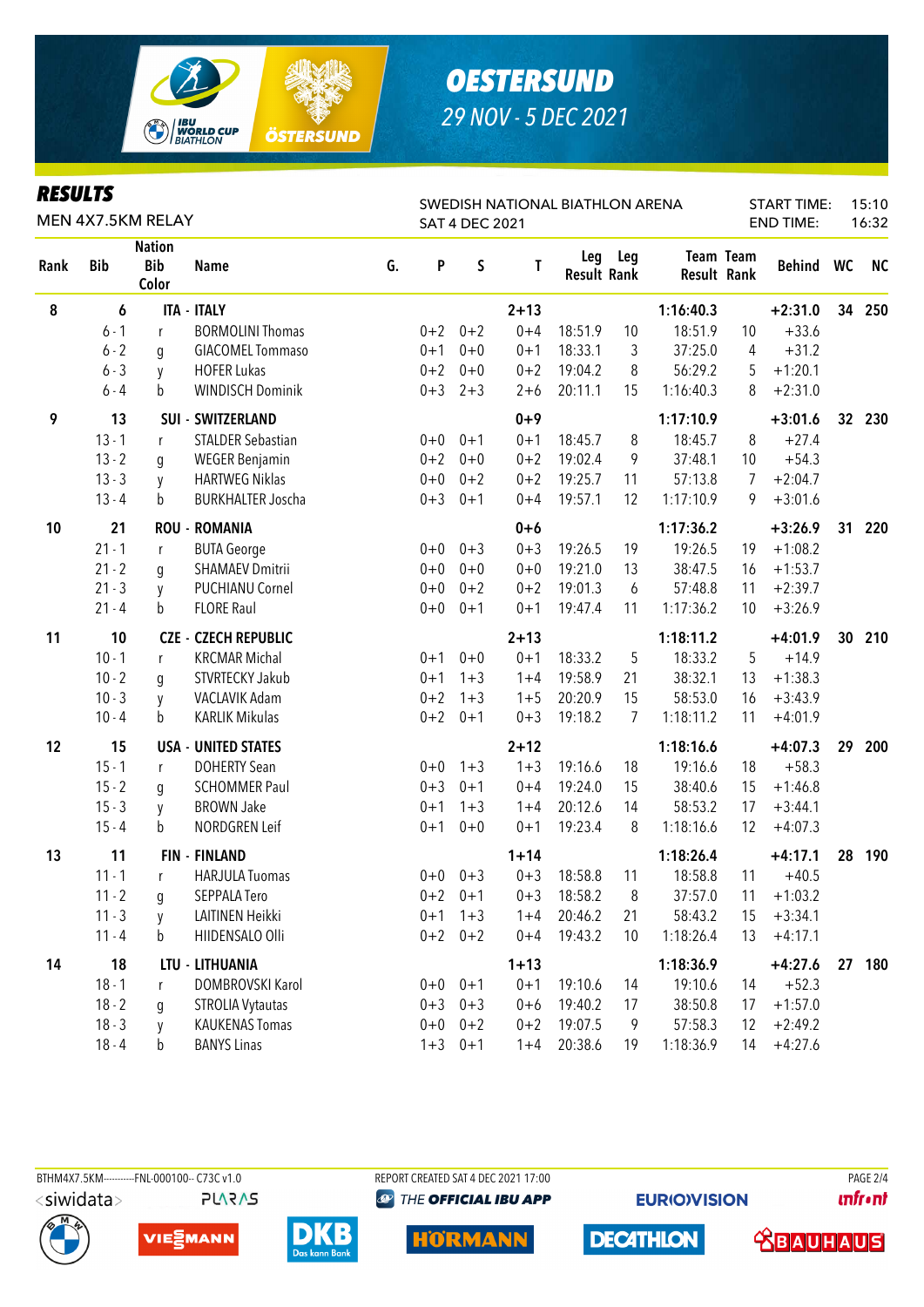

#### **DESIII TS**

| rljvlij           |            |                                      |                          | SWEDISH NATIONAL BIATHLON ARENA |                       |             |          |                    |                | <b>START TIME:</b> |                  |           | 15:10<br>16:32 |           |
|-------------------|------------|--------------------------------------|--------------------------|---------------------------------|-----------------------|-------------|----------|--------------------|----------------|--------------------|------------------|-----------|----------------|-----------|
| MEN 4X7.5KM RELAY |            |                                      |                          |                                 | <b>SAT 4 DEC 2021</b> |             |          |                    |                |                    | <b>END TIME:</b> |           |                |           |
| Rank              | <b>Bib</b> | <b>Nation</b><br><b>Bib</b><br>Color | <b>Name</b>              | G.                              | P                     | $\sf S$     | Τ        | <b>Result Rank</b> | Leg Leg        | <b>Result Rank</b> | Team Team        | Behind WC |                | <b>NC</b> |
| 15                | 9          |                                      | SLO - SLOVENIA           |                                 |                       |             | $1 + 11$ |                    |                | 1:18:41.5          |                  | $+4:32.2$ |                | 26 170    |
|                   | $9 - 1$    | r                                    | DOVZAN Miha              |                                 | $0 + 2$               | $0 + 2$     | $0 + 4$  | 19:11.2            | 16             | 19:11.2            | 16               | $+52.9$   |                |           |
|                   | $9 - 2$    | q                                    | <b>FAK Jakov</b>         |                                 | $0 + 0$               | $0 + 1$     | $0 + 1$  | 18:32.3            | $\overline{2}$ | 37:43.5            | 8                | $+49.7$   |                |           |
|                   | $9 - 3$    | y                                    | PLANKO Lovro             |                                 | $0 + 2$               | $1 + 3$     | $1 + 5$  | 20:34.4            | 18             | 58:17.9            | 14               | $+3:08.8$ |                |           |
|                   | $9 - 4$    | $\mathbf b$                          | <b>TRSAN Rok</b>         |                                 | $0 + 1$               | $0 + 0$     | $0 + 1$  | 20:23.6            | 17             | 1:18:41.5          | 15               | $+4:32.2$ |                |           |
| 16                | 22         |                                      | <b>BEL - BELGIUM</b>     |                                 |                       |             | $1 + 9$  |                    |                | 1:19:14.8          |                  | $+5:05.5$ | 25             | 160       |
|                   | $22 - 1$   | r                                    | <b>CLAUDE Florent</b>    |                                 | $0+0$                 | $0 + 1$     | $0 + 1$  | 19:00.7            | 13             | 19:00.7            | 13               | $+42.4$   |                |           |
|                   | $22 - 2$   | q                                    | <b>LANGER Thierry</b>    |                                 | $0 + 1$               | $0 + 1$     | $0 + 2$  | 18:47.2            | 7              | 37:47.9            | 9                | $+54.1$   |                |           |
|                   | $22 - 3$   | y                                    | <b>BEAUVAIS Cesar</b>    |                                 | $0 + 2$               | $0 + 0$     | $0 + 2$  | 19:54.3            | 13             | 57:42.2            | 9                | $+2:33.1$ |                |           |
|                   | $22 - 4$   | b                                    | LAHAYE-GOFFART Tom       |                                 | $0 + 1$               | $1 + 3$     | $1 + 4$  | 21:32.6            | 20             | 1:19:14.8          | 16               | $+5:05.5$ |                |           |
| 17                | 7          |                                      | <b>AUT - AUSTRIA</b>     |                                 |                       |             | $4 + 10$ |                    |                | 1:19:22.5          |                  | $+5:13.2$ |                | 24 150    |
|                   | $7 - 1$    | r                                    | <b>KOMATZ David</b>      |                                 | $0+0$                 | $0 + 0$     | $0 + 0$  | 18:46.0            | 9              | 18:46.0            | 9                | $+27.7$   |                |           |
|                   | $7 - 2$    | g                                    | <b>EDER Simon</b>        |                                 | $0+0$                 | $0 + 1$     | $0 + 1$  | 18:39.3            | 5              | 37:25.3            | 5                | $+31.5$   |                |           |
|                   | $7 - 3$    | y                                    | <b>OBERHAUSER Magnus</b> |                                 | $3 + 3$               | $0 + 3$     | $3 + 6$  | 21:49.6            | 24             | 59:14.9            | 18               | $+4:05.8$ |                |           |
|                   | $7 - 4$    | b                                    | <b>LEITNER Felix</b>     |                                 | $0+0$                 | $1 + 3$     | $1 + 3$  | 20:07.6            | 14             | 1:19:22.5          | 17               | $+5:13.2$ |                |           |
| 18                | 14         |                                      | <b>CAN - CANADA</b>      |                                 |                       |             | $2 + 17$ |                    |                | 1:19:36.8          |                  | $+5:27.5$ | 23             | 140       |
|                   | $14 - 1$   | r                                    | <b>BURNOTTE Jules</b>    |                                 | $0 + 2$               | $0 + 2$     | $0 + 4$  | 19:30.8            | 21             | 19:30.8            | 21               | $+1:12.5$ |                |           |
|                   | $14 - 2$   | g                                    | <b>GOW Christian</b>     |                                 | $0 + 1$               | $0 + 1$     | $0 + 2$  | 19:33.0            | 16             | 39:03.8            | 20               | $+2:10.0$ |                |           |
|                   | $14 - 3$   | y                                    | RUNNALLS Adam            |                                 | $1 + 3$               | $1 + 3$     | $2 + 6$  | 20:32.9            | 17             | 59:36.7            | 21               | $+4:27.6$ |                |           |
|                   | $14 - 4$   | b                                    | <b>GOW Scott</b>         |                                 | $0 + 3$               | $0 + 2$     | $0 + 5$  | 20:00.1            | 13             | 1:19:36.8          | 18               | $+5:27.5$ |                |           |
| 19                | 19         |                                      | <b>EST - ESTONIA</b>     |                                 |                       |             | $2 + 17$ |                    |                | 1:19:46.8          |                  | $+5:37.5$ |                | 22 130    |
|                   | $19 - 1$   | r                                    | ZAHKNA Rene              |                                 | $0 + 2$               | $0 + 0$     | $0 + 2$  | 18:59.2            | 12             | 18:59.2            | 12               | $+40.9$   |                |           |
|                   | $19 - 2$   | q                                    | <b>SIIMER Kristo</b>     |                                 | $0 + 2$               | $0 + 2$     | $0 + 4$  | 19:54.4            | 20             | 38:53.6            | 19               | $+1:59.8$ |                |           |
|                   | $19 - 3$   | y                                    | <b>ERMITS Kalev</b>      |                                 | $1 + 3$               | $1 + 3$     | $2 + 6$  | 20:36.3            | 19             | 59:29.9            | 20               | $+4:20.8$ |                |           |
|                   | $19 - 4$   | b                                    | RAENKEL Raido            |                                 | $0 + 3$               | $0 + 2$     | $0 + 5$  | 20:16.9            | 16             | 1:19:46.8          | 19               | $+5:37.5$ |                |           |
| 20                | 27         |                                      | <b>CHN - CHINA</b>       |                                 |                       |             | $0 + 8$  |                    |                | 1:20:01.5          |                  | $+5:52.2$ |                | 21 120    |
|                   | $27 - 1$   | $\mathsf{r}$                         | <b>CHENG Fangming</b>    |                                 |                       | $0+0$ $0+1$ | $0 + 1$  | 18:42.1            | 6              | 18:42.1            | 6                | $+23.8$   |                |           |
|                   | $27 - 2$   | g                                    | YAN Xingyuan             |                                 |                       | $0+1$ $0+0$ | $0 + 1$  | 19:47.2            | 19             | 38:29.3            | 12               | $+1:35.5$ |                |           |
|                   | $27 - 3$   | V                                    | ZHU Zhenyu               |                                 | $0+0$                 | $0 + 3$     | $0 + 3$  | 20:59.8            | 22             | 59:29.1            | 19               | $+4:20.0$ |                |           |
|                   | $27 - 4$   | b                                    | ZHANG Chunyu             |                                 |                       | $0+2$ 0+1   | $0 + 3$  | 20:32.4            | 18             | 1:20:01.5          | 20               | $+5:52.2$ |                |           |
| 21                | 17         |                                      | <b>JPN - JAPAN</b>       |                                 |                       |             | $5 + 14$ |                    |                | 1:21:04.6          |                  | $+6:55.3$ |                | 20 110    |
|                   | $17 - 1$   | r                                    | <b>TACHIZAKI Mikito</b>  |                                 | $0+0$                 | $0 + 1$     | $0 + 1$  | 19:10.8            | 15             | 19:10.8            | 15               | $+52.5$   |                |           |
|                   | $17 - 2$   | g                                    | KOBONOKI Tsukasa         |                                 | $0 + 2$               | $0 + 2$     | $0 + 4$  | 19:42.3            | 18             | 38:53.1            | 18               | $+1:59.3$ |                |           |
|                   | $17 - 3$   | y                                    | OZAKI Kosuke             |                                 | $0 + 1$               | $0 + 2$     | $0 + 3$  | 19:11.2            | 10             | 58:04.3            | 13               | $+2:55.2$ |                |           |
|                   | $17 - 4$   | b                                    | KODAMA Shohei            |                                 |                       | $3+3$ $2+3$ | $5 + 6$  | 23:00.3            | 22             | 1:21:04.6          | 21               | $+6:55.3$ |                |           |